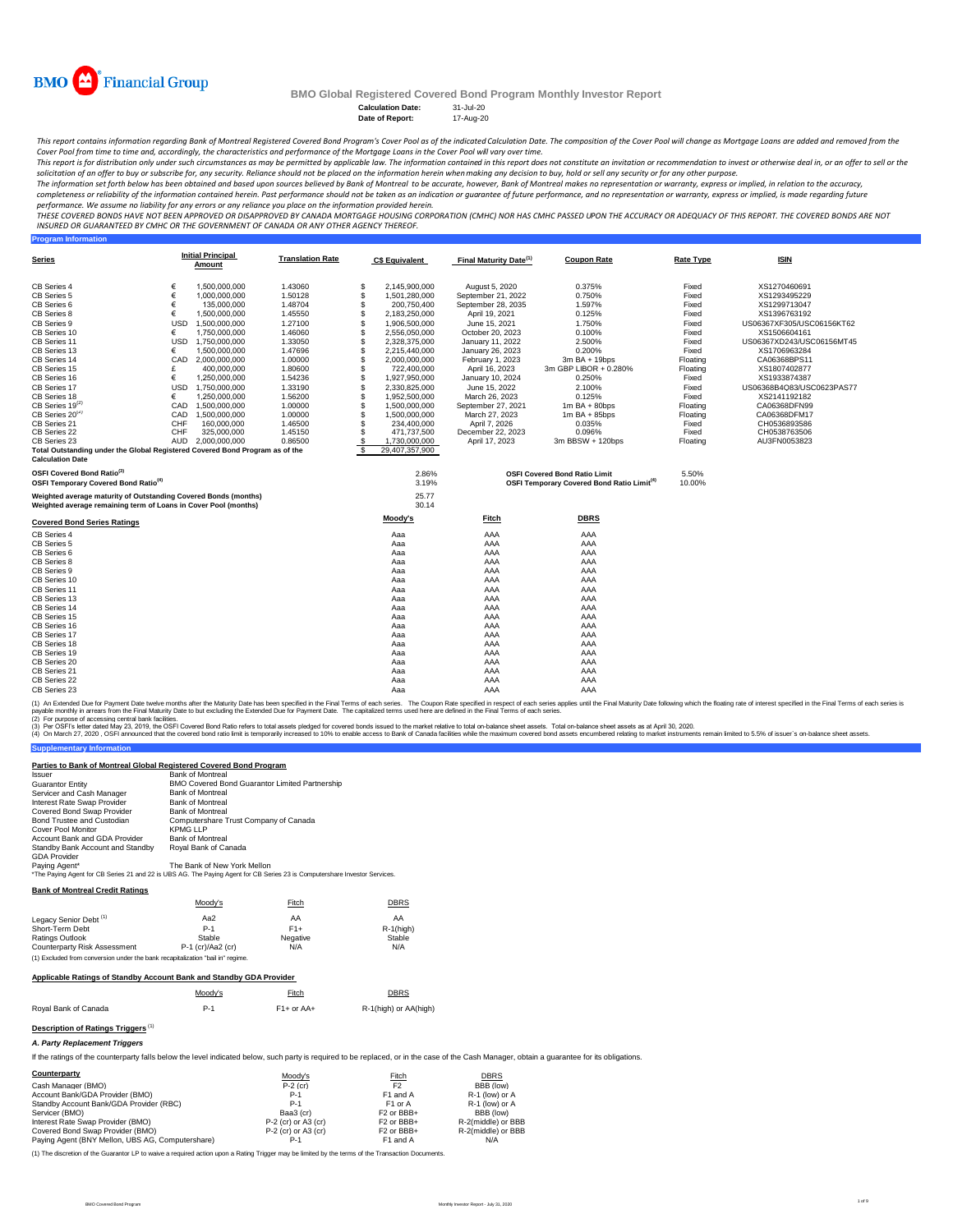

**Date of Report:** 

**Calculation Date:** 31-Jul-20

*B. Summary of Specific Rating Trigger Actions*

| Moodv's | Fitch               | <b>DBRS</b>     |
|---------|---------------------|-----------------|
| $P-1$   | F <sub>1</sub> or A | R-1(low) or BBB |
|         |                     |                 |

II) The following actions are required if the Servicer (BMO) undergoes a downgrade below the stipulated rating:

|                                                                    | Moody's    | Fitch               | <b>DBRS</b> |
|--------------------------------------------------------------------|------------|---------------------|-------------|
| a) The Servicer will be required to direct amounts received to the |            |                     |             |
| Cash Manager, or GDA as applicable                                 | $P-1$ (cr) | F <sub>1</sub> or A | BBB(low)    |

III) The Swap Provider is required to transfer credit support or transfer all of its rights and obligations to a replacement third party, or to obtain a<br>guarantee of its rights and obligations from a third party, if the Sw

|                                | $Mody's^{(3)}$        | Fitch               | <b>DBRS</b>    |
|--------------------------------|-----------------------|---------------------|----------------|
| a) Interest Rate Swap Provider | $P-1$ (cr) or A2 (cr) | F <sub>1</sub> or A | R-1 (low) or A |
| b) Covered Bond Swap Provider  | $P-1$ (cr) or A2 (cr) | F1 or A             | R-1 (low) or A |

IV) The following actions are required if the Issuer (BMO) undergoes a downgrade below the stipulated rating:

| a) Mandatory repayment of the Demand Loan                                                                                                                                                                                   | Moody's<br>N/A | Fitch<br>F <sub>2</sub> or BB <sub>+</sub> | <b>DBRS</b><br>N/A |
|-----------------------------------------------------------------------------------------------------------------------------------------------------------------------------------------------------------------------------|----------------|--------------------------------------------|--------------------|
| b) Cashflows will be exchanged under the Covered Bond Swap<br>Agreement (to the extent not already taking place)                                                                                                            | Baa1           | BBB+                                       | BBB (high)         |
| c) Transfer of title to Loans to Guarantor <sup>(4)</sup>                                                                                                                                                                   | A <sub>3</sub> | BBB-                                       | BBB (low)          |
| <b>Events of Defaults &amp; Test Compliance</b><br>Asset Coverage Test (C\$ Equivalent of Outstanding<br>Covered Bond < Adjusted Aggregate Asset Amount)<br><b>Issuer Event of Default</b><br>Guarantor LP Event of Default |                | Pass<br>No<br>No                           |                    |

(3) If no short term rating exists, then A1

(4) The transfer of registered title to the Loans to the Guarantor may be deferred if (A) satisfactory assurances are provided to the Guarantor and the Bond Trustee by The Office of the Superintendent of Financial Institut

## **Pre-Maturity Test** *(Applicable to Hard Bullet Covered Bonds)*

| <b>Pre-Maturity Required Ratings</b> | Moodv's | Fitch | DBRS <sup>(1)</sup> |
|--------------------------------------|---------|-------|---------------------|
|                                      |         |       | A (high) or A (low) |
|                                      |         |       |                     |

Following a breach of the Pre-Maturity test in respect of a Series of Hard Bullet Covered Bonds, and unless the Pre-Maturity Liquidity Ledger is otherwise funded from the other sources, the Partnership shall offer to sell Randomly Selected Loans if Final Maturity Date is within 12 months from the Pre-Maturity Test Date.

(1) In the case of DBRS, if Final Maturity Date is within six months of the Pre-Maturity Test Date, then A(high), otherwise A(low).

**Reserve Fund**

| <b>Reserve Fund Required Amount Ratings</b>                                   | Moody's<br>$P-1$ (cr) | Fitch<br>F <sub>1</sub> or A | DBRS<br>R-1 (Low) and A (low) |  |
|-------------------------------------------------------------------------------|-----------------------|------------------------------|-------------------------------|--|
| Are the ratings of the Issuer below the Reserve Fund Reguired Amount Ratings? |                       | No                           |                               |  |

If the ratings of the Issuer fall below the Reserve Fund Required Amount Ratings, then the Guarantor shall credit or cause to be credited to the Reserve Fund funds up to an amount equal to the Reserve<br>Fund Required Amount.

Reserve Fund Required Amount: Nil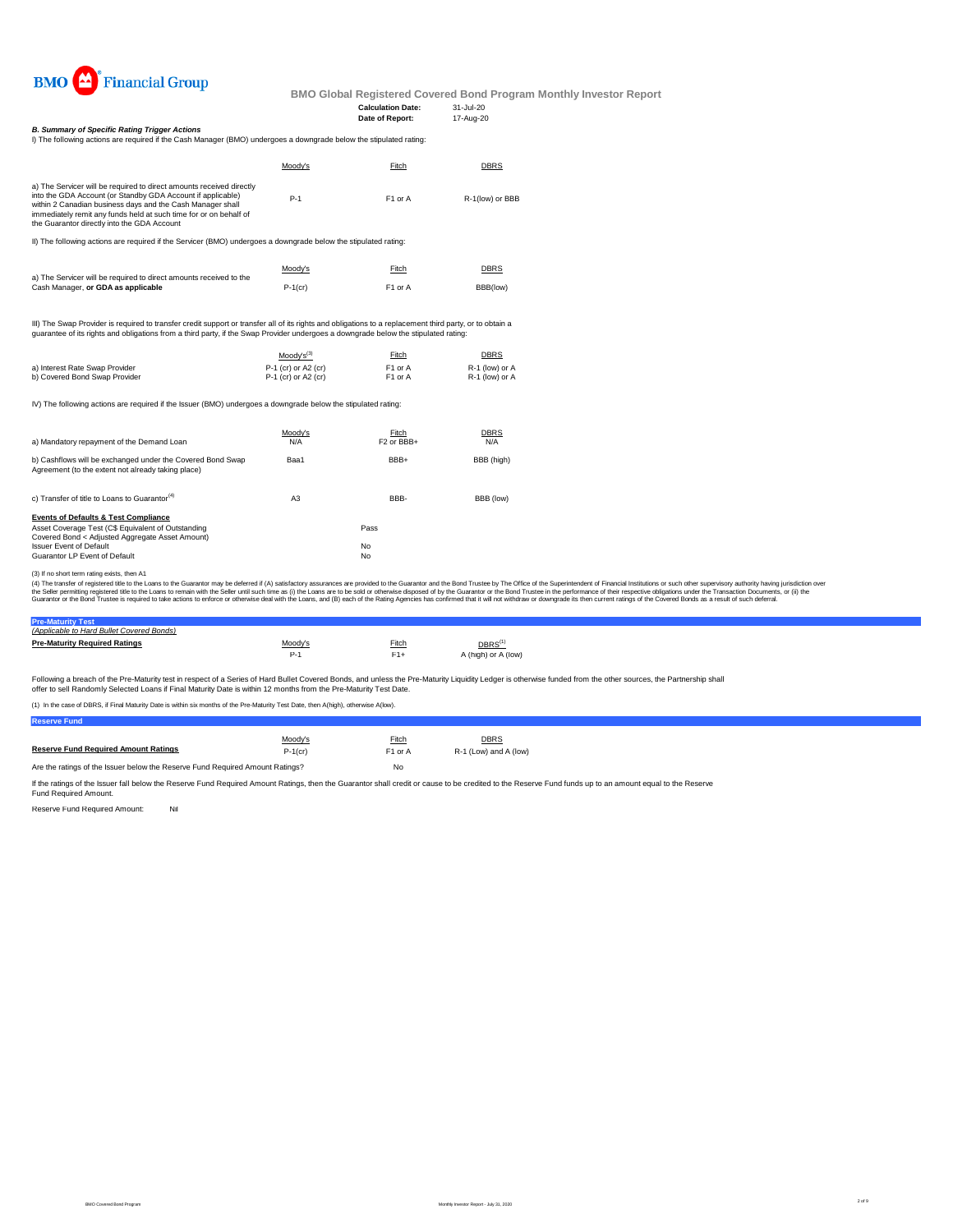

|                                                                                                                                                                                                                      |   | <b>Calculation Date:</b><br>Date of Report: | 31-Jul-20<br>17-Aug-20                          |                 |                |                                  |
|----------------------------------------------------------------------------------------------------------------------------------------------------------------------------------------------------------------------|---|---------------------------------------------|-------------------------------------------------|-----------------|----------------|----------------------------------|
| <b>Asset Coverage Test</b>                                                                                                                                                                                           |   |                                             |                                                 |                 |                |                                  |
| C\$ Equivalent of Outstanding Covered Bonds                                                                                                                                                                          |   | 29,407,357,900                              |                                                 |                 |                |                                  |
| $A^{(1)}$ = Lesser of (i) Sum of LTV adjusted outstanding principal balance and (ii) Sum of<br>Asset percentage adjusted outstanding principal balance<br>B = Principal receipts not applied                         | S | 32,795,994,758<br>$\overline{\phantom{0}}$  |                                                 | A (i)<br>A (ii) |                | 35,075,930,223<br>32,795,994,758 |
| C = Cash capital contributions<br>D = Substitution assets<br>E = (i) Reserve fund balance<br>(ii) Pre - Maturity liquidity ledger balance<br>F = Negative carry factor calculation<br>Total: $A + B + C + D + E - F$ |   | $\overline{\phantom{a}}$<br>32,795,994,758  | Asset Percentage<br>Maximum Asset<br>Percentage |                 | 93.5%<br>95.0% |                                  |
| Asset Coverage Test Pass/Fail                                                                                                                                                                                        |   | Pass                                        |                                                 |                 |                |                                  |
| <b>Regulatory OC Minimum</b>                                                                                                                                                                                         |   | 103%                                        |                                                 |                 |                |                                  |
| Level of Overcollateralization <sup>(2)</sup>                                                                                                                                                                        |   | 107%                                        |                                                 |                 |                |                                  |
|                                                                                                                                                                                                                      |   |                                             |                                                 |                 |                |                                  |

(1) Market Value as determined by adjusting, not less than quarterly, the Original Market Value utilizing the Indexation Methodology (see Appendix for details) for subsequent price developments.<br>(2) Per Section 4.3.8 of th

| <b>Valuation Calculation</b>                                                                                                                                                                                                 |                   |        |                |
|------------------------------------------------------------------------------------------------------------------------------------------------------------------------------------------------------------------------------|-------------------|--------|----------------|
| <b>Trading Value of Covered Bonds</b>                                                                                                                                                                                        | 31, 187, 149, 614 |        |                |
| A = Lesser of i) Present value of outstanding loan balance of Performing Eligible<br>Loans <sup>(1)</sup> and ii) 80% of Market Value <sup>(2)</sup> of properties securing Performing Eligible Loans,<br>net of adiustments | 35.524.678.554    | A (i)  | 35.524.678.554 |
| B = Principal receipts up to calculation date not otherwise applied<br>C = Cash capital contributions                                                                                                                        |                   | A (ii) | 64.401.806.858 |
| D = Trading Value of any Substitute Assets<br>E = (i) Reserve Fund Balance, if applicable                                                                                                                                    |                   |        |                |
| (ii) Pre - Maturity liquidity ledger balance<br>F = Trading Value of Swap Collateral                                                                                                                                         |                   |        |                |
| $Total: A + B + C + D + E + F$                                                                                                                                                                                               | 35.524.678.554    |        |                |

(1) Present value of expected future cash flows of Loans using current market interest rates offered to BMO clients. The effective weighted average rate used for discounting is 2.55%.<br>(2) Market Value as determined by adju

| <b>Intercompany Loan Balance</b>                        |                                  |                                                            |  |
|---------------------------------------------------------|----------------------------------|------------------------------------------------------------|--|
| Guarantee Loan<br>Demand Loan<br>Total                  |                                  | \$<br>31,504,936,008<br>3,648,236,239<br>35, 153, 172, 247 |  |
| <b>Cover Pool Losses</b>                                |                                  |                                                            |  |
| Period end                                              | <b>Write Off Amounts</b>         | <b>Loss Percentage (Annualized)</b>                        |  |
| July 31, 2020                                           | \$165,078                        | 0.01%                                                      |  |
| <b>Cover Pool Flow of Funds</b>                         |                                  |                                                            |  |
|                                                         | <b>Current Month</b>             | Previous Month                                             |  |
| <b>Cash Inflows</b>                                     |                                  |                                                            |  |
| Principal receipts                                      | 511,512,331                      | 519,121,912                                                |  |
| Proceeds for sale of Loans                              |                                  | 19,651,412                                                 |  |
| Revenue Receipts                                        | 79,790,002                       | 90,823,811                                                 |  |
| Swap Receipts<br>Cash Capital Contribution              |                                  |                                                            |  |
| Advances of Intercompany Loans                          |                                  | $\overline{\phantom{a}}$                                   |  |
| Guarantee Fee                                           |                                  | $\overline{\phantom{a}}$                                   |  |
| <b>Cash Outflows</b>                                    |                                  |                                                            |  |
| Swap Payment                                            | (20, 355, 708)                   | (17,730,868)                                               |  |
| Intercompany Loan interest                              | (29,792,014)                     | (33, 557, 283)                                             |  |
| Intercompany Loan principal                             | $(511, 512, 331)$ <sup>(1)</sup> | (538, 751, 709)                                            |  |
| Intercompany Loan repayment                             |                                  |                                                            |  |
| Mortgage Top-up Settlement<br>Misc Partnership Expenses |                                  |                                                            |  |
| Profit Distribution to Partners                         | (40)                             | (58)                                                       |  |
| Net inflows/(outflows)                                  | 29,642,240                       | 39,557,217                                                 |  |

#### $<sup>(1)</sup>$  Includes cash settlement of \$511,512,331 to occur on August 19, 2020.</sup>

| <b>Cover Pool - Summary Statistics</b>       |    |                         |               |
|----------------------------------------------|----|-------------------------|---------------|
| Asset Type                                   |    | Mortgages               |               |
| Previous Month Ending Balance                | s  | 35.684.396.254          |               |
| Aggregate Outstanding Balance                |    | 35.135.278.718          |               |
| Number of Loans                              |    | 125.462                 |               |
| Average Loan Size                            | \$ | 280.047                 |               |
| Number of Primary Borrowers                  |    | 123.975                 |               |
| Number of Properties                         |    | 125.462                 |               |
|                                              |    | Original <sup>(1)</sup> | Indexed $(2)$ |
| Weighted Average Current Loan to Value (LTV) |    | 61.00%                  | 52.19%        |
| Weighted Average Authorized LTV              |    | 69.18%                  | 58.53%        |
| Weighted Average Original LTV                |    | 69.18%                  |               |
| Weighted Average Seasoning                   |    | (Months)<br>24.21       |               |
| Weighted Average Coupon                      |    | 2.69%                   |               |
| Weighted Average Original Term               |    | 54.35 (Months)          |               |
| Weighted Average Remaining Term              |    | 30.14 (Months)          |               |
| <b>Substitution Assets</b>                   |    | Nil                     |               |

<sup>(1)</sup> Value as most recently determined or assessed in accordance with the underwriting policies (whether upon origination or renewal of the Eligible Loan or subsequently thereto).<br><sup>(2)</sup> Value as determined by adjusting, n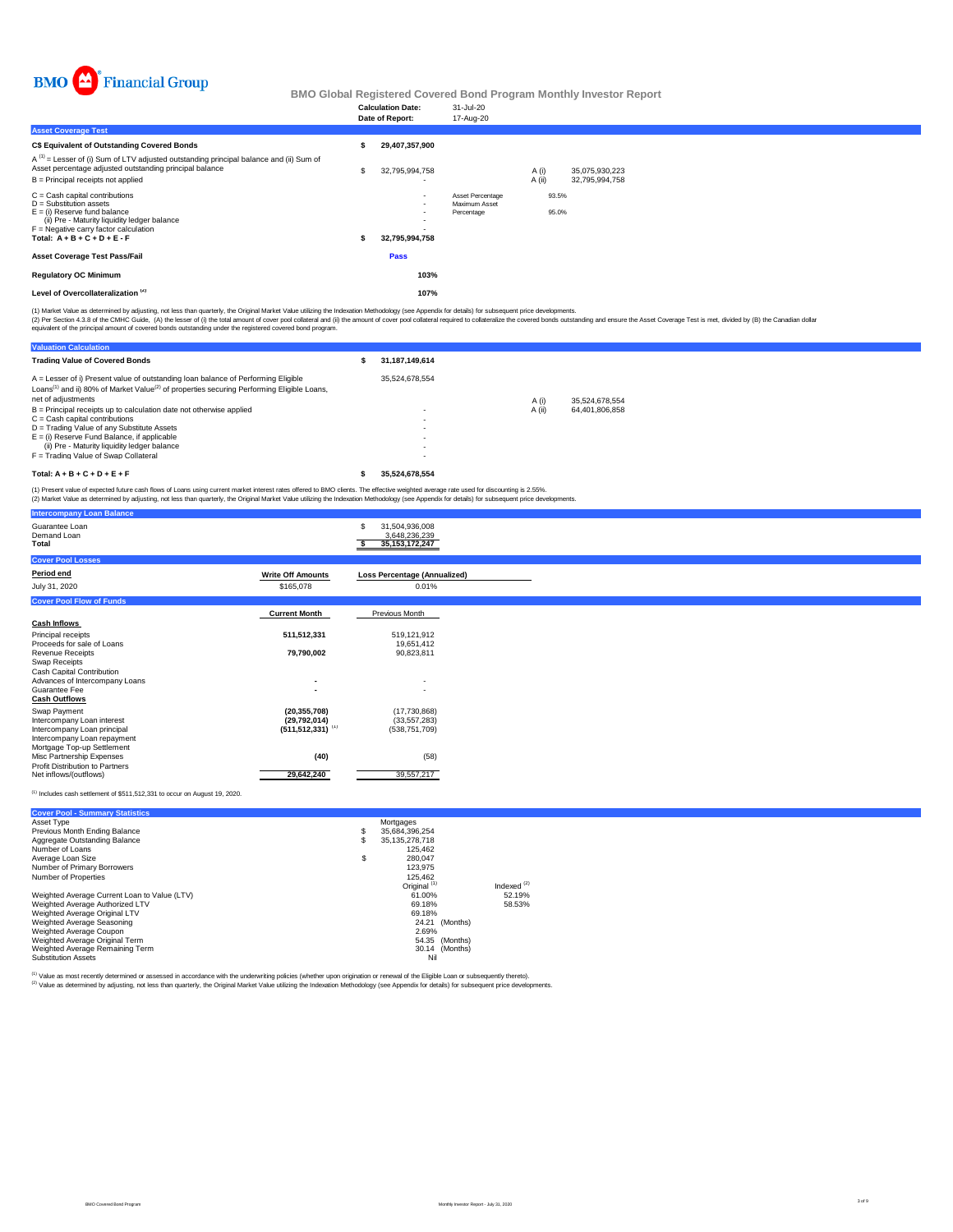

|                                                      | <b>Calculation Date:</b> | 31-Jul-20       |                                    |                 |  |
|------------------------------------------------------|--------------------------|-----------------|------------------------------------|-----------------|--|
|                                                      | Date of Report:          | 17-Aug-20       |                                    |                 |  |
| <b>Cover Pool - Delinguency Distribution</b>         |                          |                 |                                    |                 |  |
| <b>Aging Summary</b>                                 | <b>Number of Loans</b>   | Percentage      | <b>Principal Balance</b>           | Percentage      |  |
| Current and less than 30 days past due               | 124,931                  | 99.58           | \$<br>35,004,674,997               | 99.63           |  |
| 30 - 59 days past due                                | 165                      | 0.13            | 47,695,932<br>\$                   | 0.14            |  |
| 60 - 89 days past due                                | 89                       | 0.07            | \$<br>23,605,935                   | 0.07            |  |
| 90 or more days past due                             | 277                      | 0.22            | 59,301,855                         | 0.17            |  |
| <b>Grand Total</b>                                   | 125,462                  | 100.00          | $\frac{S}{S}$<br>35, 135, 278, 718 | 100.00          |  |
|                                                      |                          |                 |                                    |                 |  |
| <b>Cover Pool - Provincial Distribution</b>          |                          |                 |                                    |                 |  |
| <b>Province</b>                                      | <b>Number of Loans</b>   | Percentage      | <b>Principal Balance</b>           | Percentage      |  |
| Alberta                                              | 14,488                   | 11.55           | \$<br>3,623,040,989                | 10.31           |  |
| <b>British Columbia</b>                              | 19,252                   | 15.34           | 7,040,474,544<br>\$                | 20.04           |  |
| Manitoba                                             | 1,759                    | 1.40            | \$<br>317,769,918                  | 0.90            |  |
| New Brunswick                                        | 1,908                    | 1.52            | \$<br>239,794,764                  | 0.68            |  |
| Newfoundland                                         | 3,288                    | 2.62            | \$<br>519,211,542                  | 1.48            |  |
| Northwest Territories & Nunavut                      | 99                       | 0.08            | \$<br>21,104,754                   | 0.06            |  |
| Nova Scotia                                          | 3,591                    | 2.86            | \$<br>612,734,651                  | 1.74            |  |
| Ontario                                              | 58.933                   | 46.97           | $\mathbf{s}$<br>18,425,305,881     | 52.44           |  |
| Prince Edward Island                                 | 618                      | 0.49            | \$<br>94,003,991                   | 0.27            |  |
| Quebec                                               | 19,222                   | 15.32           | \$<br>3,800,350,132                | 10.82           |  |
| Saskatchewan                                         | 2.204                    | 1.76            | s<br>420,182,942                   | 1.20            |  |
| <b>Yukon Territories</b>                             | 100                      | 0.08            | \$<br>21,304,611                   | 0.06            |  |
| <b>Grand Total</b>                                   | 125,462                  | 100.00          | s<br>35,135,278,718                | 100.00          |  |
|                                                      |                          |                 |                                    |                 |  |
| <b>Cover Pool - Credit Score Distribution</b>        |                          |                 |                                    |                 |  |
| <b>Credit Score</b>                                  | <b>Number of Loans</b>   | Percentage      | <b>Principal Balance</b>           | Percentage      |  |
| Score Unavailable                                    | 986                      | 0.79            | s<br>195,012,908                   | 0.56            |  |
| Less than 600                                        | 1,783                    | 1.42            | \$<br>406,807,779                  | 1.16            |  |
| $600 - 650$                                          | 3,444                    | 2.75            | \$<br>919,783,247                  | 2.62            |  |
| 651 - 700                                            | 9,031                    | 7.20            | \$<br>2,609,682,167                | 7.43            |  |
| 701 - 750                                            | 15,732                   | 12.54           | \$<br>4,563,159,645                | 12.99           |  |
| 751 - 800                                            | 21,017                   | 16.75           | \$<br>6,283,984,996                | 17.89           |  |
| 801 and Above                                        | 73,469                   | 58.56           | \$<br>20,156,847,976               | 57.37           |  |
| <b>Grand Total</b>                                   | 125,462                  | 100.00          | s<br>35, 135, 278, 718             | 100.00          |  |
|                                                      |                          |                 |                                    |                 |  |
| <b>Cover Pool - Rate Type Distribution</b>           |                          |                 |                                    |                 |  |
|                                                      |                          |                 |                                    |                 |  |
| <b>Rate Type</b>                                     | <b>Number of Loans</b>   | Percentage      | <b>Principal Balance</b>           | Percentage      |  |
| Fixed                                                | 104,794                  | 83.53           | S<br>28,418,975,201                | 80.88           |  |
| Variable                                             | 20,668                   | 16.47           | $\mathsf{\$}$<br>6,716,303,518     | 19.12           |  |
| <b>Grand Total</b>                                   | 125,462                  | 100.00          | s<br>35,135,278,718                | 100.00          |  |
|                                                      |                          |                 |                                    |                 |  |
| <b>Cover Pool - Mortgage Asset Type Distribution</b> |                          |                 |                                    |                 |  |
| <b>Mortgage Asset Type</b>                           | Number of Loans          | Percentage      | <b>Principal Balance</b>           | Percentage      |  |
| <b>Conventional Amortizing Mortgages</b>             | 125,462                  | 100.00          | s<br>35, 135, 278, 718             | 100.00          |  |
| <b>Grand Total</b>                                   | 125,462                  | 100.00          | \$<br>35, 135, 278, 718            | 100.00          |  |
|                                                      |                          |                 |                                    |                 |  |
| <b>Cover Pool - Occupancy Type Distribution</b>      |                          |                 |                                    |                 |  |
| <b>Occupancy Type</b>                                | <b>Number of Loans</b>   | Percentage      | <b>Principal Balance</b>           | Percentage      |  |
|                                                      |                          |                 |                                    |                 |  |
| Owner Occupied                                       | 97,591                   | 77.79           | \$<br>28,510,748,286               | 81.15           |  |
| Non-Owner Occupied                                   | 27,871                   | 22.21<br>100.00 | 6,624,530,433<br>ॱऽ                | 18.85<br>100.00 |  |
| <b>Grand Total</b>                                   | 125,462                  |                 | 35,135,278,718                     |                 |  |
| <b>Cover Pool - Mortgage Rate Distribution</b>       |                          |                 |                                    |                 |  |
|                                                      |                          |                 |                                    |                 |  |
| Mortgage Rate (%)                                    | <b>Number of Loans</b>   | Percentage      | <b>Principal Balance</b>           | Percentage      |  |
| Less than 1.00                                       | 5                        | 0.00            | s<br>833,323                       | 0.00            |  |
| $1.00 - 3.99$                                        | 124.741                  | 99.43           | S<br>34,999,089,900                | 99.61           |  |
| $4.00 - 4.49$                                        | 341                      | 0.27            | 68,194,330<br>\$                   | 0.19            |  |
| $4.50 - 4.99$                                        | 122                      | 0.10            | 21,885,754<br>\$                   | 0.06            |  |

| 7.50 - 7.99        | . .     | . .    |                   |        |
|--------------------|---------|--------|-------------------|--------|
| 8.00 and Above     |         |        |                   | . .    |
| <b>Grand Total</b> | 125.462 | 100.00 | 35, 135, 278, 718 | 100.00 |
|                    |         |        |                   |        |
|                    |         |        |                   |        |
|                    |         |        |                   |        |
|                    |         |        |                   |        |
|                    |         |        |                   |        |
|                    |         |        |                   |        |

5.00 - 5.49 133 0.11 \$ 25,726,416 0.07 5.50 - 5.99 - - \$ - - 6.00 - 6.49 - - \$ - - 6.50 - 6.99 - - \$ - - 7.00 - 7.49 120 0.10 \$ 19,548,995 0.06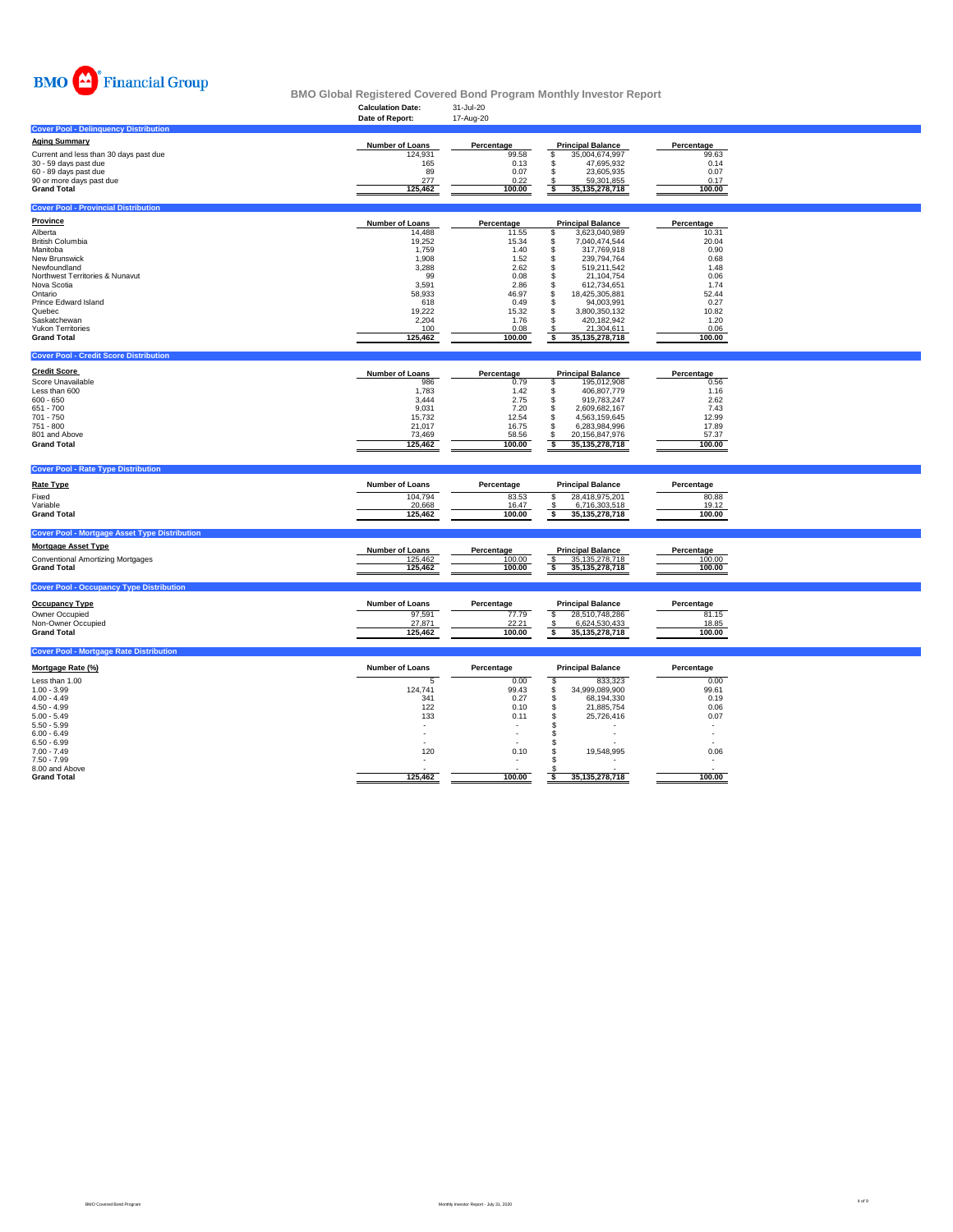

#### **Calculation Date:** 31-Jul-20 **BMO Global Registered Covered Bond Program Monthly Investor Report**

|                                           | Date of Report:        | 17-Aug-20  |                          |            |
|-------------------------------------------|------------------------|------------|--------------------------|------------|
| Cover Pool - Indexed LTV Distribution (1) |                        |            |                          |            |
| Indexed LTV (%)                           | <b>Number of Loans</b> | Percentage | <b>Principal Balance</b> | Percentage |
| 20,00 and Below                           | 13.772                 | 10.98      | 1,221,975,242            | 3.48       |
| $20.01 - 25.00$                           | 5,300                  | 4.22       | 966.080.521              | 2.75       |
| 25.01 - 30.00                             | 6,710                  | 5.35       | 1,496,396,009            | 4.26       |
| $30.01 - 35.00$                           | 9.002                  | 7.18       | 2.390.599.241            | 6.80       |
| $35.01 - 40.00$                           | 10.462                 | 8.34       | 2,745,009,678            | 7.81       |
| $40.01 - 45.00$                           | 10.661                 | 8.50       | 2,948,190,762            | 8.39       |
| $45.01 - 50.00$                           | 10.592                 | 8.44       | 3.122.871.811            | 8.89       |
| $50.01 - 55.00$                           | 10.440                 | 8.32       | 3,187,811,321            | 9.07       |
| $55.01 - 60.00$                           | 11.182                 | 8.91       | 3.619.945.226            | 10.30      |
| $60.01 - 65.00$                           | 10.992                 | 8.76       | 3,651,570,334            | 10.39      |
| 65.01 - 70.00                             | 11.821                 | 9.42       | 4.198.047.983            | 11.95      |
| 70.01 - 75.00                             | 10.793                 | 8.60       | 4,045,641,847            | 11.51      |
| 75.01 - 80.00                             | 3,710                  | 2.96       | 1,532,242,342            | 4.36       |
| 80.01 and Above                           | 25                     | 0.02       | 8,896,401                | 0.03       |
| <b>Grand Total</b>                        | 125.462                | 100.00     | 35, 135, 278, 718        | 100.00     |

<sup>(1)</sup> Value as determined by adjusting, not less than quarterly, the Original Market Value utilizing the Indexation Methodology (see Appendix for details) for subsequent price developments.

| <b>Cover Pool - Remaining Term Distribution</b> |                        |            |                          |            |
|-------------------------------------------------|------------------------|------------|--------------------------|------------|
| <b>Months to Maturity</b>                       | <b>Number of Loans</b> | Percentage | <b>Principal Balance</b> | Percentage |
| Less than 12.00                                 | 20.499                 | 16.34      | 4.847.595.467            | 13.80      |
| 12.00 - 23.99                                   | 27,833                 | 22.18      | 6.847.370.627            | 19.49      |
| 24.00 - 35.99                                   | 34.214                 | 27.27      | 10.034.021.786           | 28.56      |
| $36.00 - 47.99$                                 | 24.714                 | 19.70      | 7.809.785.417            | 22.23      |
| 48.00 - 59.99                                   | 16.471                 | 13.13      | 5.165.609.711            | 14.70      |
| $60.00 - 71.99$                                 | 1.554                  | 1.24       | 393.605.260              | 1.12       |
| 72.00 - 83.99                                   | 48                     | 0.04       | 8.543.473                | 0.02       |
| 84.00 - 119.99                                  | 128                    | 0.10       | 28.663.343               | 0.08       |
| 120,00 and above                                |                        | 0.00       | 83.634                   | 0.00       |
| <b>Grand Total</b>                              | 125.462                | 100.00     | 35.135.278.718           | 100.00     |

| <b>Cover Pool - Remaining Principal Balance Distribution</b> |                        |            |                          |            |
|--------------------------------------------------------------|------------------------|------------|--------------------------|------------|
| <b>Remaining Principal Balance (C\$)</b>                     | <b>Number of Loans</b> | Percentage | <b>Principal Balance</b> | Percentage |
| 99,999 and Below                                             | 20.116                 | 16.03      | 1.216.232.124            | 3.46       |
| 100.000 - 199.999                                            | 35.419                 | 28.23      | 5.350.691.784            | 15.23      |
| 200.000 - 299.999                                            | 28.285                 | 22.54      | 6.974.771.242            | 19.85      |
| 300.000 - 399.999                                            | 16.617                 | 13.24      | 5.743.714.752            | 16.35      |
| 400.000 - 499.999                                            | 9.789                  | 7.80       | 4.373.114.356            | 12.45      |
| 500.000 - 599.999                                            | 5.685                  | 4.53       | 3.103.215.767            | 8.83       |
| 600.000 - 699.999                                            | 3.338                  | 2.66       | 2.154.430.538            | 6.13       |
| 700.000 - 799.999                                            | 1.950                  | 1.55       | 1.455.286.100            | 4.14       |
| 800.000 - 899.999                                            | 1.283                  | 1.02       | 1.085.597.872            | 3.09       |
| 900.000 - 999.999                                            | 909                    | 0.72       | 859.971.682              | 2.45       |
| 1.000.000 - 1.499.999                                        | 1.557                  | 1.24       | 1.848.853.584            | 5.26       |
| 1.500.000 - 2.000.000                                        | 363                    | 0.29       | 614.785.681              | 1.75       |
| 2,000,000 - 3,000,000                                        | 150                    | 0.12       | 351.607.569              | 1.00       |
| 3,000,000 and Above                                          |                        | 0.00       | 3.005.667                | 0.01       |
|                                                              | 125.462                | 100.00     | 35.135.278.718           | 100.00     |

| <b>Property Type</b> | <b>Number of Loans</b> | Percentage | <b>Principal Balance</b> | Percentage |
|----------------------|------------------------|------------|--------------------------|------------|
| Condominium          | 25.710                 | 20.49      | 5.594.336.468            | 15.92      |
| Multi-Residential    | 6.070                  | 4.84       | 1.624.988.645            | 4.62       |
| Single Family        | 83.740                 | 66.75      | 25.104.786.376           | 71.45      |
| Townhouse            | 9.942                  | 7.92       | 2.811.167.229            | 8.00       |
| <b>Grand Total</b>   | 125.462                | 100.00     | 35.135.278.718           | 100.00     |

### **Cover Book Book Book 1 and Delinquency Distribution by Province <b>Property** *Note: Percentages and totals in the above tables may not add exactly due to rounding.*

**Cover Pool - Property Type Distribution**

|          |                 | <b>Aging Summary</b> |                             |  |               |  |               |  |               |  |               |  |  |  |  |
|----------|-----------------|----------------------|-----------------------------|--|---------------|--|---------------|--|---------------|--|---------------|--|--|--|--|
|          |                 |                      | Current and<br>less than 30 |  | 30 to 59      |  | 60 to 89      |  | 90 or more    |  |               |  |  |  |  |
| Province | Indexed LTV (%) | days past due        |                             |  | days past due |  | days past due |  | days past due |  | Total         |  |  |  |  |
| Alberta  | 20.00 and Below |                      | 76.562.117                  |  | 176.627       |  |               |  | 265.162       |  | 77,003,906    |  |  |  |  |
|          | $20.01 - 25$    |                      | 53.968.685                  |  |               |  |               |  | 512.641       |  | 54,481,325    |  |  |  |  |
|          | $25.01 - 30$    |                      | 80.499.371                  |  | 102.009       |  | 556.965       |  | 269.837       |  | 81.428.181    |  |  |  |  |
|          | $30.01 - 35$    |                      | 112.821.505                 |  | 487.701       |  | 78.563        |  | 553.368       |  | 113.941.137   |  |  |  |  |
|          | $35.01 - 40$    |                      | 140.868.695                 |  | 169,943       |  | 1.700.406     |  | 1.141.787     |  | 143.880.831   |  |  |  |  |
|          | $40.01 - 45$    |                      | 179.546.853                 |  |               |  |               |  | 340.081       |  | 179.886.934   |  |  |  |  |
|          | $45.01 - 50$    |                      | 230.163.108                 |  |               |  |               |  | 1,839,368     |  | 232,002,476   |  |  |  |  |
|          | $50.01 - 55$    |                      | 286.358.880                 |  | 1.016.100     |  | 640.487       |  | 676.410       |  | 288.691.877   |  |  |  |  |
|          | $55.01 - 60$    |                      | 365.702.990                 |  | 393,209       |  | 263.219       |  | 676.165       |  | 367.035.583   |  |  |  |  |
|          | $60.01 - 65$    |                      | 397,832,865                 |  | 1,545,643     |  |               |  | 738.718       |  | 400.117.226   |  |  |  |  |
|          | $65.01 - 70$    |                      | 502.087.570                 |  | 678.910       |  |               |  | 1,360,581     |  | 504.127.061   |  |  |  |  |
|          | $70.01 - 75$    |                      | 676.592.662                 |  | 1.515.367     |  | 216,704       |  | 877.340       |  | 679.202.074   |  |  |  |  |
|          | 75.01 - 80      |                      | 492.576.491                 |  | 253.667       |  | 233.305       |  | 336.528       |  | 493.399.991   |  |  |  |  |
|          | 80.01 and Above |                      | 7.842.388                   |  |               |  |               |  |               |  | 7.842.388     |  |  |  |  |
|          |                 |                      | 3,603,424,178               |  | 6,339,176     |  | 3,689,648     |  | 9,587,987     |  | 3,623,040,989 |  |  |  |  |

|                  |                 |                                    |               |  |               |                          | <b>Aging Summary</b>     |               |               |  |
|------------------|-----------------|------------------------------------|---------------|--|---------------|--------------------------|--------------------------|---------------|---------------|--|
|                  |                 | <b>Current and</b><br>less than 30 |               |  |               | 30 to 59                 | 60 to 89                 | 90 or more    |               |  |
| Province         | Indexed LTV (%) | days past due                      |               |  | days past due |                          | days past due            | days past due | <b>Total</b>  |  |
| British Columbia | 20.00 and Below |                                    | 356.428.545   |  |               | 765.958                  | 329.660                  | 2.704.827     | 360.228.990   |  |
|                  | $20.01 - 25$    |                                    | 293.913.696   |  |               | 131.105                  |                          | 903.769       | 294.948.571   |  |
|                  | $25.01 - 30$    |                                    | 451.435.932   |  |               | 1.060.623                | 148.158                  | 558.093       | 453.202.805   |  |
|                  | $30.01 - 35$    |                                    | 757.747.815   |  |               | 4.774.245                | 833.622                  | 1.815.308     | 765.170.991   |  |
|                  | $35.01 - 40$    |                                    | 643.755.041   |  |               | 468,400                  | 1.346.354                | 2.124.375     | 647.694.171   |  |
|                  | $40.01 - 45$    |                                    | 543.037.378   |  |               | 338.653                  | 474.931                  | 1.008.414     | 544.859.377   |  |
|                  | $45.01 - 50$    |                                    | 577.711.906   |  |               | 2.034.237                |                          | 254.335       | 580,000,479   |  |
|                  | $50.01 - 55$    |                                    | 542.278.056   |  |               | 761.000                  | $\overline{\phantom{0}}$ | 1.096.294     | 544.135.351   |  |
|                  | $55.01 - 60$    |                                    | 526,811,205   |  |               |                          | $\overline{\phantom{0}}$ | 995.482       | 527.806.687   |  |
|                  | $60.01 - 65$    |                                    | 632.170.973   |  |               |                          | $\overline{\phantom{0}}$ |               | 632.170.973   |  |
|                  | $65.01 - 70$    |                                    | 546.584.877   |  |               |                          |                          |               | 546.584.877   |  |
|                  | $70.01 - 75$    |                                    | 600.057.734   |  |               | 1.707.437                | 143.309                  |               | 601.908.479   |  |
|                  | $75.01 - 80$    |                                    | 541.762.794   |  |               | $\overline{\phantom{0}}$ |                          |               | 541.762.794   |  |
|                  | 80.01 and Above |                                    |               |  |               |                          |                          |               |               |  |
|                  |                 |                                    | 7,013,695,955 |  |               | 12.041.658               | 3.276.033                | 11.460.898    | 7.040.474.544 |  |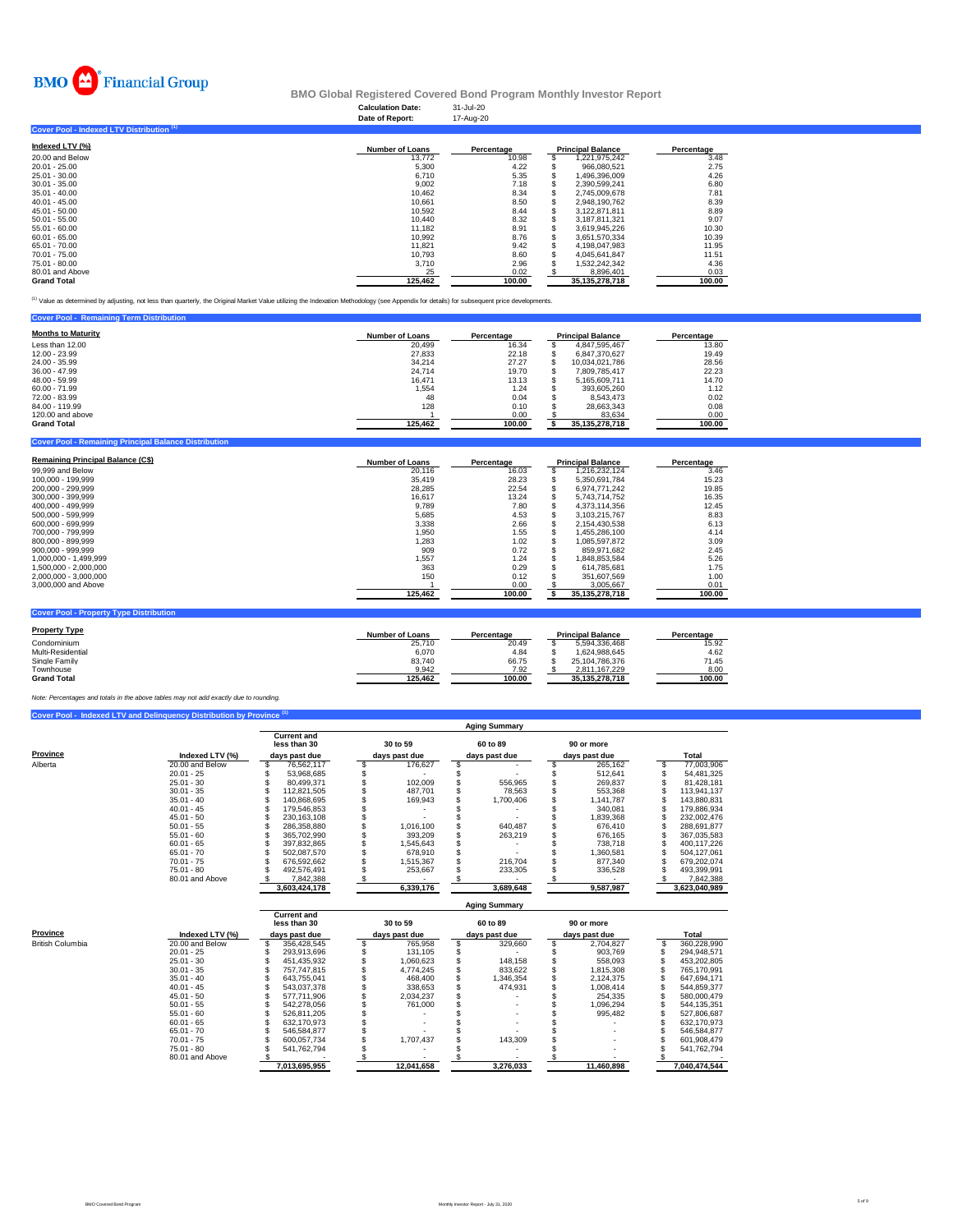

|                                   |                                    |                                      | <b>Calculation Date:</b><br>Date of Report: | 31-Jul-20<br>17-Aug-20         |                                  |                                      |
|-----------------------------------|------------------------------------|--------------------------------------|---------------------------------------------|--------------------------------|----------------------------------|--------------------------------------|
|                                   |                                    |                                      |                                             | <b>Aging Summary</b>           |                                  |                                      |
|                                   |                                    | <b>Current and</b><br>less than 30   | 30 to 59                                    |                                | 90 or more                       |                                      |
| Province                          |                                    |                                      |                                             | 60 to 89                       |                                  |                                      |
| Manitoba                          | Indexed LTV (%)<br>20.00 and Below | days past due<br>\$<br>6,184,105     | days past due<br>\$                         | days past due<br>\$            | days past due                    | <b>Total</b><br>6,184,105<br>\$      |
|                                   | $20.01 - 25$                       | S<br>5,604,356                       | \$                                          | \$                             | \$                               | \$<br>5,604,356                      |
|                                   | $25.01 - 30$<br>$30.01 - 35$       | \$<br>6,627,508<br>\$<br>7,298,719   | \$                                          | $\hat{\mathbb{S}}$<br>\$       | \$                               | \$<br>6,627,508<br>\$                |
|                                   | $35.01 - 40$                       | 10,885,171<br>s                      | \$                                          | \$<br>65,899                   | \$<br>\$                         | 7,298,719<br>\$<br>10,951,070        |
|                                   | $40.01 - 45$                       | \$<br>16,390,234                     | \$                                          | \$                             | \$<br>296.381                    | s<br>16,686,614                      |
|                                   | $45.01 - 50$                       | \$<br>20,949,938                     | \$                                          | \$                             | \$<br>307,176                    | \$<br>21,257,114                     |
|                                   | $50.01 - 55$<br>$55.01 - 60$       | \$<br>27,547,532<br>\$<br>28,662,073 | \$<br>\$<br>129,822                         | \$<br>\$                       | \$<br>\$<br>135,017              | \$<br>27,547,532                     |
|                                   | $60.01 - 65$                       | 39,850,456<br>\$                     | \$                                          | 52,243<br>\$                   | \$                               | \$<br>28,979,155<br>\$<br>39,850,456 |
|                                   | $65.01 - 70$                       | \$<br>51,305,398                     | \$                                          | \$                             | \$<br>156,260                    | s<br>51,461,658                      |
|                                   | $70.01 - 75$                       | \$<br>56,696,622                     | \$                                          | \$                             | \$                               | \$<br>56,696,622                     |
|                                   | $75.01 - 80$<br>80.01 and Above    | 37,570,998<br>S<br>1,054,013<br>S    | \$<br>\$                                    | \$<br>\$                       | \$<br>s                          | \$<br>37,570,998<br>1,054,013        |
|                                   |                                    | 316,627,121                          | 129,822                                     | 118,141                        | 894,834                          | 317,769,918                          |
|                                   |                                    |                                      |                                             | <b>Aging Summary</b>           |                                  |                                      |
|                                   |                                    | <b>Current and</b><br>less than 30   | 30 to 59                                    | 60 to 89                       | 90 or more                       |                                      |
| Province                          | Indexed LTV (%)                    | days past due                        |                                             |                                | days past due                    | Total                                |
| New Brunswick                     | 20.00 and Below                    | 7,140,762<br>S                       | days past due<br>\$                         | days past due<br>\$            | \$<br>17,009                     | 7,157,771<br>\$                      |
|                                   | $20.01 - 25$                       | 4,052,648<br>S                       | \$                                          | \$                             | \$                               | 4,052,648<br>\$                      |
|                                   | $25.01 - 30$                       | \$<br>6,299,614                      | $\dot{\$}$                                  | \$                             | 87,151                           | \$<br>6,386,765                      |
|                                   | $30.01 - 35$<br>$35.01 - 40$       | \$<br>10,781,024<br>\$<br>20,941,546 | \$<br>107,687<br>\$                         | $\hat{\mathbb{S}}$<br>\$       | \$<br>\$                         | \$<br>10,888,711<br>\$<br>20,941,546 |
|                                   | $40.01 - 45$                       | S<br>23,302,962                      | \$                                          | \$                             | \$<br>1,002,166                  | 24,305,128                           |
|                                   | $45.01 - 50$                       | \$<br>18,671,877                     | \$                                          | \$                             | \$<br>57,864                     | \$<br>18,729,741                     |
|                                   | $50.01 - 55$<br>$55.01 - 60$       | \$<br>20,616,626<br>\$<br>22,733,203 | \$<br>\$                                    | \$<br>\$                       | \$<br>54,069<br>\$               | \$<br>20,670,695<br>\$<br>22,733,203 |
|                                   | $60.01 - 65$                       | \$<br>27,310,307                     | \$                                          | \$                             | \$                               | \$<br>27,310,307                     |
|                                   | $65.01 - 70$                       | \$<br>32,999,163                     | \$                                          | \$                             | \$                               | \$<br>32,999,163                     |
|                                   | $70.01 - 75$                       | \$<br>33,847,385                     | \$<br>364,353                               | \$<br>256,791                  | \$<br>208,704                    | \$<br>34,677,233                     |
|                                   | $75.01 - 80$<br>80.01 and Above    | \$<br>8,941,852<br>s                 | \$<br>\$                                    | \$<br>\$                       | \$<br>\$                         | \$<br>8,941,852<br>\$                |
|                                   |                                    | 237,638,969                          | 472,041                                     | 256,791                        | 1,426,964                        | 239,794,764                          |
|                                   |                                    | <b>Current and</b>                   |                                             | <b>Aging Summary</b>           |                                  |                                      |
| Province                          |                                    | less than 30                         | 30 to 59                                    | 60 to 89                       | 90 or more                       |                                      |
|                                   | Indexed LTV (%)                    | days past due                        | days past due                               | days past due                  | days past due                    | <b>Total</b>                         |
| Newfoundland                      | 20.00 and Below                    | s<br>10.322.547<br>S                 | \$<br>17,446                                | \$                             | \$<br>114,634<br>\$              | \$<br>10,454,627                     |
|                                   | $20.01 - 25$<br>$25.01 - 30$       | 8,671,669<br>\$<br>12,919,156        | \$<br>$\ddot{\$}$                           | \$<br>$\hat{\mathbb{S}}$       | 88,586<br>\$                     | \$<br>8,760,255<br>\$<br>12,919,156  |
|                                   | $30.01 - 35$                       | \$<br>20,684,061                     | \$                                          | \$                             | \$<br>55,785                     | \$<br>20,739,846                     |
|                                   | $35.01 - 40$                       | 44,392,734<br>s                      | \$<br>334,326                               | \$<br>638,176                  | \$<br>135,748                    | \$<br>45,500,984                     |
|                                   | $40.01 - 45$<br>$45.01 - 50$       | \$<br>66,377,239<br>\$<br>59,259,685 | \$<br>191,608<br>\$                         | \$<br>454,526<br>\$<br>553,332 | \$<br>559,903<br>\$<br>1,097,763 | \$<br>67,583,276<br>\$<br>60,910,780 |
|                                   | $50.01 - 55$                       | \$<br>51,115,412                     | \$                                          | \$<br>124,892                  | \$<br>280,886                    | \$<br>51,521,190                     |
|                                   | $55.01 - 60$                       | \$<br>48,776,659                     | \$                                          | \$<br>423,743                  | \$<br>207,954                    | \$<br>49,408,356                     |
|                                   | $60.01 - 65$                       | \$<br>48,988,869                     | \$<br>362,647                               | \$<br>229,831                  | \$<br>244,621                    | \$<br>49,825,968                     |
|                                   | $65.01 - 70$<br>$70.01 - 75$       | \$<br>59,460,670<br>\$<br>63,762,091 | \$<br>\$                                    | \$<br>\$                       | \$<br>109,565<br>\$<br>876,651   | \$<br>59,570,236<br>\$<br>64,638,742 |
|                                   | $75.01 - 80$                       | S<br>17,378,126                      | \$                                          | \$                             | \$                               | S<br>17,378,126                      |
|                                   | 80.01 and Above                    |                                      | S                                           | S                              | s                                | s                                    |
|                                   |                                    | 512,108,918                          | 906,028                                     | 2,424,500                      | 3,772,096                        | 519,211,542                          |
|                                   |                                    | <b>Current and</b>                   |                                             | <b>Aging Summary</b>           |                                  |                                      |
| Province                          |                                    | less than 30                         | 30 to 59                                    | 60 to 89                       | 90 or more                       |                                      |
| Northwest Territories and Nunavut | Indexed LTV (%)<br>20.00 and Below | days past due<br>S<br>838,605        | days past due<br>\$                         | days past due                  | days past due<br>\$              | Total<br>\$<br>838,605               |
|                                   | $20.01 - 25$                       | 366,741<br>S                         |                                             | \$\$\$\$                       | \$                               | \$<br>366,741                        |
|                                   | $25.01 - 30$                       | 1,078,811<br>\$                      | \$\$                                        |                                | \$                               | \$<br>1,078,811                      |
|                                   | $30.01 - 35$                       | \$<br>2,559,230                      |                                             |                                | \$                               | \$<br>2,559,230                      |
|                                   | $35.01 - 40$<br>$40.01 - 45$       | \$<br>2,552,441<br>\$<br>1,591,788   | \$<br>\$                                    | \$<br>\$                       | \$<br>\$                         | 2,552,441<br>\$<br>1,591,788         |
|                                   | $45.01 - 50$                       | \$<br>2,407,454                      | \$                                          | \$                             | \$                               | \$<br>2,407,454                      |
|                                   | $50.01 - 55$                       | \$<br>2,296,709                      | \$                                          | \$                             | \$                               | \$<br>2,296,709                      |
|                                   | $55.01 - 60$                       | 280,599<br>S<br>S<br>972,121         | \$                                          | \$                             | \$                               | \$<br>280,599                        |
|                                   | $60.01 - 65$<br>$65.01 - 70$       | 2,890,330<br>S.                      | \$<br>\$                                    | \$<br>£.                       | \$<br>S                          | \$<br>972,121<br>\$<br>2,890,330     |
|                                   | $70.01 - 75$                       | \$<br>3,269,924                      | \$                                          | \$                             | \$                               | 3,269,924<br>S                       |
|                                   | $75.01 - 80$                       | s                                    | \$                                          | \$                             | \$                               | \$                                   |
|                                   | 80.01 and Above                    | 21,104,754                           | \$<br>$\overline{\phantom{a}}$              | \$<br>$\overline{\phantom{a}}$ | S<br>\$                          | -S<br>21,104,754                     |
|                                   |                                    |                                      |                                             | <b>Aging Summary</b>           |                                  |                                      |
|                                   |                                    | <b>Current and</b><br>less than 30   | 30 to 59                                    | 60 to 89                       | 90 or more                       |                                      |
| <b>Province</b>                   | Indexed LTV (%)                    | days past due                        | days past due                               | days past due                  | days past due                    | Total                                |
| Nova Scotia                       | 20.00 and Below                    | 14,189,758<br>\$                     | S                                           | 49,703<br>S                    | s                                | 14,239,460<br>s                      |
|                                   | $20.01 - 25$                       | \$<br>10,950,574                     | $\ddot{\$}$                                 | \$                             | \$                               | 10,950,574<br>\$                     |
|                                   | $25.01 - 30$<br>$30.01 - 35$       | 11,246,261<br>\$<br>19,651,881       | 89,883<br>\$<br>138,879                     | \$<br>\$                       | \$<br>64,640<br>\$<br>61,322     | 11,400,784<br>\$                     |
|                                   | $35.01 - 40$                       | \$<br>\$<br>33,197,469               | \$<br>54,488                                | \$<br>$\overline{a}$           | \$<br>34,032                     | 19,852,082<br>\$<br>\$<br>33,285,990 |
|                                   | $40.01 - 45$                       | 44,247,300<br>\$                     | \$                                          | \$                             | \$<br>٠                          | \$<br>44,247,300                     |
|                                   | $45.01 - 50$                       | 57,411,364<br>S                      | \$                                          | \$<br>309,596                  | \$                               | \$<br>57,720,961                     |
|                                   | $50.01 - 55$<br>$55.01 - 60$       | 81,142,438<br>\$<br>\$<br>81,467,578 | \$<br>\$                                    | \$<br>309,138<br>\$<br>54,933  | \$<br>42,376<br>\$<br>96,432     | \$<br>81,493,952<br>\$<br>81,618,944 |
|                                   | $60.01 - 65$                       | 101,299,120<br>s                     | \$                                          | \$                             | \$                               | \$<br>101,299,120                    |
|                                   | $65.01 - 70$                       | 80,129,097<br>S                      | \$                                          | \$                             | 120,939<br>\$                    | 80,250,037<br>S                      |
|                                   | $70.01 - 75$                       | 61,261,046<br>s                      | \$                                          | \$                             | \$<br>$\overline{\phantom{a}}$   | 61,261,046<br>S                      |
|                                   | $75.01 - 80$<br>80.01 and Above    | \$<br>15,114,400                     | \$<br>\$                                    | \$<br>$\overline{a}$<br>\$     | \$<br>$\overline{a}$<br>\$       | S<br>15,114,400<br>\$                |
|                                   |                                    | 611,308,288                          | 283,250                                     | 723,370                        | 419,742                          | 612,734,651                          |
|                                   |                                    |                                      |                                             |                                |                                  |                                      |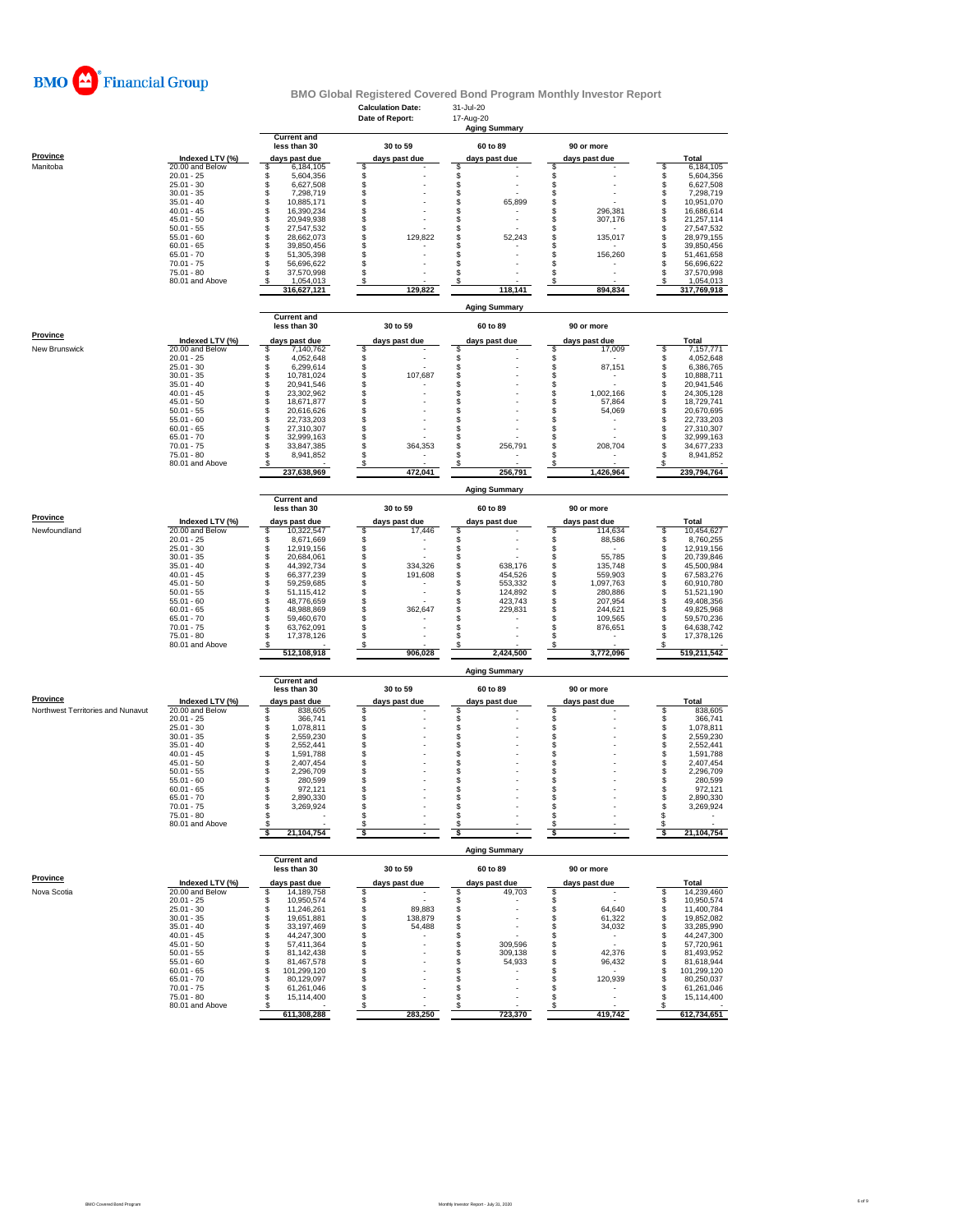

### **Calculation Date:** 31-Jul-20 **BMO Global Registered Covered Bond Program Monthly Investor Report**

|                      |                                    |                                            | Date of Report:                    | 17-Aug-20<br><b>Aging Summary</b>  |                                    |                                           |
|----------------------|------------------------------------|--------------------------------------------|------------------------------------|------------------------------------|------------------------------------|-------------------------------------------|
|                      |                                    | <b>Current and</b><br>less than 30         | 30 to 59                           | 60 to 89                           | 90 or more                         |                                           |
| Province             | Indexed LTV (%)                    |                                            |                                    |                                    |                                    |                                           |
| Ontario              | 20.00 and Below                    | days past due<br>625,676,220<br>\$         | days past due<br>\$                | days past due<br>418,356<br>\$     | days past due<br>378,060<br>s      | Total<br>\$<br>626,472,636                |
|                      | $20.01 - 25$                       | \$<br>507,051,785                          | \$<br>1,192,221                    | \$<br>244,378                      | \$<br>589,342                      | 509,077,727<br>s                          |
|                      | $25.01 - 30$<br>$30.01 - 35$       | 818, 167, 789<br>\$<br>\$<br>1,277,904,577 | \$<br>497,311<br>1,412,652         | \$<br>\$<br>1,136,288              | \$<br>566,395<br>\$<br>709,703     | s<br>819,231,496<br>S<br>1,281,163,218    |
|                      | $35.01 - 40$                       | \$<br>1,545,215,887                        | \$<br>2,908,525                    | \$<br>79,000                       | \$<br>1,842,792                    | S<br>1,550,046,204                        |
|                      | $40.01 - 45$<br>$45.01 - 50$       | \$<br>1,660,774,106<br>\$<br>1,677,911,869 | \$<br>1,434,307<br>\$<br>1,536,212 | \$<br>102,097<br>\$<br>450,419     | \$<br>2,041,990<br>\$<br>192,917   | \$<br>1,664,352,500<br>1,680,091,416<br>S |
|                      | $50.01 - 55$                       | \$<br>1,668,536,102                        | \$<br>3,253,253                    | \$<br>801,636                      | \$<br>1,920,224                    | S<br>1,674,511,216                        |
|                      | $55.01 - 60$<br>$60.01 - 65$       | 1,946,803,225<br>S<br>\$                   | \$<br>984,848<br>2,953,981         | \$<br>425,837<br>\$                | \$<br>670,240<br>\$                | 1,948,884,150<br>S<br>S                   |
|                      | $65.01 - 70$                       | 1,790,997,595<br>\$<br>2,346,323,264       | \$<br>\$<br>996,594                | 1,254,256<br>\$<br>1,360,294       | 4,575,688<br>\$<br>1,500,753       | 1,799,781,519<br>2,350,180,905<br>S       |
|                      | $70.01 - 75$                       | \$<br>2,147,951,016                        | \$<br>505,517                      | \$<br>1,179,593                    | \$<br>3,923,335                    | S<br>2,153,559,461                        |
|                      | $75.01 - 80$<br>80.01 and Above    | \$<br>367,435,428<br>\$                    | \$<br>518,004<br>\$                | \$<br>\$                           | \$<br>\$                           | 367,953,431<br>s<br>s                     |
|                      |                                    | 18,380,748,864                             | 18,193,425                         | 7,452,154                          | 18,911,438                         | 18,425,305,881                            |
|                      |                                    |                                            |                                    | <b>Aging Summary</b>               |                                    |                                           |
|                      |                                    | <b>Current and</b><br>less than 30         | 30 to 59                           | 60 to 89                           | 90 or more                         |                                           |
| <b>Province</b>      | Indexed LTV (%)                    | days past due                              | days past due                      | days past due                      | days past due                      | Total                                     |
| Prince Edward Island | 20.00 and Below<br>$20.01 - 25$    | \$<br>2,428,830<br>\$<br>1,288,977         | \$                                 | \$<br>\$<br>68,254                 | \$<br>\$                           | \$<br>2,428,830<br>\$<br>1,357,232        |
|                      | $25.01 - 30$                       | \$<br>2,591,096                            | \$\$\$\$                           | \$                                 | \$                                 | \$<br>2,591,096                           |
|                      | $30.01 - 35$                       | \$<br>4,595,481                            |                                    | \$                                 | \$                                 | \$<br>4,595,481                           |
|                      | $35.01 - 40$<br>$40.01 - 45$       | \$<br>8,134,602<br>\$<br>6,299,356         | \$                                 | \$<br>\$                           | \$<br>\$                           | \$<br>8,134,602<br>\$<br>6,299,356        |
|                      | $45.01 - 50$                       | \$<br>5,213,039                            | \$<br>104,321                      | \$                                 | \$                                 | \$<br>5,317,359                           |
|                      | $50.01 - 55$<br>$55.01 - 60$       | \$<br>6,753,243<br>\$<br>9.742.856         | \$<br>\$                           | \$<br>\$                           | \$<br>\$                           | \$<br>6,753,243<br>\$                     |
|                      | $60.01 - 65$                       | \$<br>9,708,278                            | \$                                 | \$                                 | \$                                 | 9,742,856<br>\$<br>9,708,278              |
|                      | $65.01 - 70$                       | \$<br>16,287,241                           | \$                                 | \$                                 | \$                                 | s<br>16,287,241                           |
|                      | $70.01 - 75$<br>75.01 - 80         | \$<br>17,006,465<br>3,781,952<br>\$        | \$<br>\$                           | \$<br>\$                           | S<br>\$                            | S<br>17,006,465<br>\$<br>3,781,952        |
|                      | 80.01 and Above                    | s                                          | S                                  |                                    |                                    |                                           |
|                      |                                    | 93,831,416                                 | 104,321                            | 68,254                             |                                    | 94,003,991                                |
|                      |                                    | <b>Current and</b>                         |                                    | <b>Aging Summary</b>               |                                    |                                           |
| Province             |                                    | less than 30                               | 30 to 59                           | 60 to 89                           | 90 or more                         |                                           |
| Quebec               | Indexed LTV (%)<br>20.00 and Below | days past due<br>100,044,388<br>\$         | days past due<br>\$<br>433,421     | days past due<br>52,283<br>\$      | days past due<br>117,136<br>s      | Total<br>100,647,229<br>\$                |
|                      | $20.01 - 25$                       | S<br>65,969,414                            | \$                                 | \$<br>76,786                       | \$<br>588,184                      | \$<br>66,634,384                          |
|                      | $25.01 - 30$<br>$30.01 - 35$       | 86,380,909<br>s<br>s<br>135,857,123        | \$<br>120,298<br>461,802           | \$<br>\$                           | \$<br>293,063<br>\$<br>481,174     | S<br>86,794,271<br>\$<br>136,800,098      |
|                      | $35.01 - 40$                       | \$<br>223,636,866                          | \$<br>737,290                      | \$                                 | \$<br>378,204                      | \$<br>224,752,361                         |
|                      | $40.01 - 45$                       | \$<br>347,749,338                          | \$<br>775,723                      | \$                                 | \$<br>1,301,308                    | \$<br>349,826,369                         |
|                      | $45.01 - 50$<br>$50.01 - 55$       | \$<br>414,430,397<br>448,496,907<br>\$     | \$<br>806,616<br>\$<br>654,441     | \$<br>870,219<br>\$<br>808,386     | \$<br>1,861,537<br>\$<br>1,268,885 | \$<br>417,968,770<br>S<br>451,228,619     |
|                      | $55.01 - 60$                       | \$<br>539,962,298                          | \$<br>1,323,572                    | \$<br>881,774                      | \$<br>2,291,138                    | \$<br>544,458,782                         |
|                      | $60.01 - 65$<br>$65.01 - 70$       | \$<br>547,592,696<br>\$<br>502,636,009     | \$<br>1,819,728<br>\$              | \$<br>1,675,396<br>\$<br>1,100,397 | \$<br>1,396,351<br>\$<br>414,789   | \$<br>552,484,171<br>\$<br>505,608,490    |
|                      | $70.01 - 75$                       | 321,954,362<br>\$                          | 1,457,294<br>\$<br>75,670          | \$                                 | \$<br>1,160,158                    | 323,190,190<br>s                          |
|                      | 75.01 - 80                         | \$<br>39,828,641                           | \$                                 | \$                                 | S<br>127,758                       | s<br>39,956,399                           |
|                      | 80.01 and Above                    | s<br>3,774,539,348                         | \$<br>8,665,856                    | S<br>5,465,242                     | 11,679,686                         | s<br>3,800,350,132                        |
|                      |                                    |                                            |                                    | <b>Aging Summary</b>               |                                    |                                           |
|                      |                                    | <b>Current and</b><br>less than 30         | 30 to 59                           | 60 to 89                           | 90 or more                         |                                           |
| <b>Province</b>      | Indexed LTV (%)                    | days past due                              | days past due                      | days past due                      | days past due                      | Total                                     |
| Saskatchewan         | 20.00 and Below                    | 14,726,022<br>\$                           | \$                                 | \$                                 | \$                                 | \$<br>14,726,022                          |
|                      | $20.01 - 25$<br>$25.01 - 30$       | \$<br>8,837,772<br>\$<br>13,567,464        | \$\$                               | \$<br>\$                           | \$<br>\$                           | \$<br>8,837,772<br>\$<br>13,567,464       |
|                      | $30.01 - 35$                       | \$<br>26,867,858                           |                                    | \$                                 | \$                                 | \$<br>26,867,858                          |
|                      | $35.01 - 40$<br>$40.01 - 45$       | \$<br>55,082,980<br>\$<br>45,803,967       | \$<br>\$                           | \$<br>\$<br>23,340                 | \$<br>127,738<br>\$<br>251,486     | s<br>55,210,719<br>\$<br>46,078,792       |
|                      | $45.01 - 50$                       | \$<br>45,070,128                           | \$                                 | \$                                 | \$<br>125,094                      | \$<br>45,195,222                          |
|                      | $50.01 - 55$                       | \$<br>36,420,611                           | \$                                 | \$                                 | \$<br>$\overline{\phantom{a}}$     | s<br>36,420,611                           |
|                      | $55.01 - 60$<br>$60.01 - 65$       | \$<br>38,457,274<br>\$<br>35,592,823       | \$<br>431,179<br>\$<br>129,175     | 108,460<br>\$<br>\$                | \$<br>\$<br>182,685                | s<br>38,996,913<br>s<br>35,904,683        |
|                      | $65.01 - 70$                       | \$<br>45,649,215                           | \$                                 | \$                                 | \$<br>461,208                      | 46,110,423<br>s                           |
|                      | 70.01 - 75<br>75.01 - 80           | 45,884,063<br>S<br>\$<br>6,382,399         | \$<br>\$                           | S<br>\$                            | S<br>\$                            | 45,884,063<br>S<br>\$                     |
|                      | 80.01 and Above                    |                                            | \$                                 |                                    |                                    | 6,382,399                                 |
|                      |                                    | 418,342,576                                | 560,355                            | 131,800                            | 1,148,211                          | 420,182,942                               |
|                      |                                    | <b>Current and</b>                         |                                    | <b>Aging Summary</b>               |                                    |                                           |
| Province             |                                    | less than 30                               | 30 to 59                           | 60 to 89                           | 90 or more                         |                                           |
| Yukon Territories    | Indexed LTV (%)<br>20.00 and Below | days past due<br>1,593,058<br>\$           | days past due<br>\$                | days past due<br>\$                | days past due<br>\$                | Total<br>\$<br>1,593,058                  |
|                      | $20.01 - 25$                       | 1,008,938<br>\$                            | \$                                 | \$                                 | \$                                 | 1,008,938<br>S                            |
|                      | $25.01 - 30$<br>$30.01 - 35$       | \$<br>1,167,672<br>\$<br>721,867           | \$<br>\$                           | \$<br>\$                           | \$<br>\$                           | \$<br>1,167,672<br>721,867<br>S           |
|                      | $35.01 - 40$                       | \$<br>2,058,761                            | \$                                 | \$                                 | \$                                 | 2,058,761<br>\$                           |
|                      | $40.01 - 45$                       | 2,473,327<br>\$                            | \$                                 | \$<br>\$                           | \$                                 | 2,473,327<br>S<br>S                       |
|                      | $45.01 - 50$<br>$50.01 - 55$       | \$<br>1,270,039<br>\$<br>2,540,325         | \$<br>\$                           | S                                  | \$<br>s                            | 1,270,039<br>2,540,325<br>S               |
|                      | $55.01 - 60$                       | \$                                         | \$                                 | S                                  | S                                  | \$                                        |
|                      | $60.01 - 65$<br>$65.01 - 70$       | \$<br>2,145,511<br>\$<br>1,977,563         | \$<br>\$                           | \$<br>\$                           | S<br>S                             | 2,145,511<br>\$<br>S<br>1,977,563         |
|                      | $70.01 - 75$                       | 4,347,549<br>S                             | \$                                 | S                                  | s                                  | 4,347,549<br>S                            |
|                      | 75.01 - 80                         | \$                                         | \$                                 | S                                  | s                                  | S                                         |
|                      | 80.01 and Above                    | 21,304,611<br>s                            | \$<br>\$                           | S<br>\$                            | s<br>\$<br>$\overline{a}$          | S<br>21,304,611<br>s                      |
|                      |                                    |                                            |                                    |                                    |                                    |                                           |

<sup>(1)</sup> Value as determined by adjusting, not less than quarterly, the Original Market Value utilizing the Indexation Methodology (see Appendix for details) for subsequent price developments.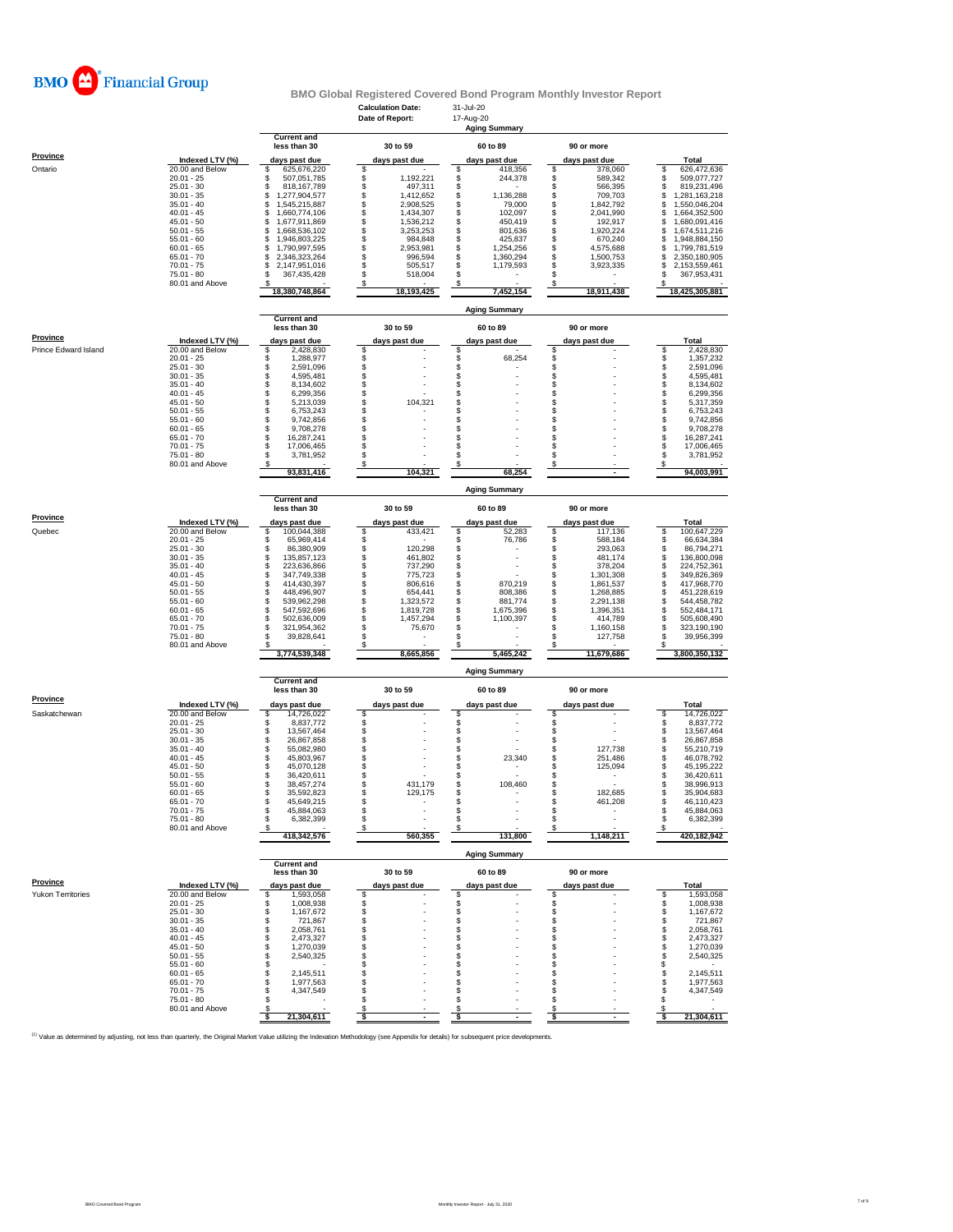

**Calculation Date:** 31-Jul-20 **Date of Report:** 17-Aug-20

**Cover Pool - Current LTV Distribution by Credit Score (1)** 

|                 | <b>Credit Scores</b> |                          |  |             |  |             |  |               |  |               |  |               |  |                |  |                |
|-----------------|----------------------|--------------------------|--|-------------|--|-------------|--|---------------|--|---------------|--|---------------|--|----------------|--|----------------|
| Indexed LTV (%) |                      | <b>Score Unavailable</b> |  | $600$       |  | 600 - 650   |  | 651 - 700     |  | 701 - 750     |  | 751 - 800     |  | >800           |  | Total          |
| 20.00 and Below |                      | 17.431.735               |  | 8.865.615   |  | 22.943.742  |  | 46.448.711    |  | 110.581.053   |  | 162.401.107   |  | 853.303.280    |  | 1.221.975.242  |
| $20.01 - 25$    |                      | 8.137.522                |  | 7.172.908   |  | 19.035.701  |  | 41.097.965    |  | 101.532.550   |  | 133.516.400   |  | 655.587.475    |  | 966.080.521    |
| $25.01 - 30$    |                      | 10.462.282               |  | 14.101.560  |  | 28,866,636  |  | 83.576.896    |  | 169.155.200   |  | 233.736.047   |  | 956.497.389    |  | 1,496,396,009  |
| $30.01 - 35$    |                      | 11.244.837               |  | 27.170.351  |  | 66.222.944  |  | 127.849.394   |  | 286.460.863   |  | 391.583.725   |  | 1.480.067.126  |  | 2.390.599.241  |
| $35.01 - 40$    |                      | 5.074.769                |  | 33.776.592  |  | 75,302,067  |  | 180.229.336   |  | 317.328.614   |  | 459.500.807   |  | 1.673.797.494  |  | 2.745.009.678  |
| $40.01 - 45$    |                      | 10.544.377               |  | 37.898.934  |  | 82.561.601  |  | 209.607.100   |  | 356.233.475   |  | 510.762.824   |  | 1.740.582.450  |  | 2.948.190.762  |
| $45.01 - 50$    |                      | 13.324.231               |  | 47.286.826  |  | 91.832.559  |  | 221.327.024   |  | 384.052.789   |  | 552.037.350   |  | 1.813.011.032  |  | 3.122.871.811  |
| $50.01 - 55$    |                      | 19.482.960               |  | 44.484.363  |  | 95.781.897  |  | 247.706.051   |  | 411.531.126   |  | 565.183.710   |  | 1.803.641.214  |  | 3.187.811.321  |
| $55.01 - 60$    |                      | 23.626.747               |  | 49.791.501  |  | 92.291.968  |  | 282.594.830   |  | 480.237.456   |  | 658.102.576   |  | 2.033.300.149  |  | 3.619.945.226  |
| $60.01 - 65$    |                      | 41.132.740               |  | 42.607.481  |  | 96.149.223  |  | 297.454.160   |  | 509.347.358   |  | 657.746.516   |  | 2.007.132.855  |  | 3.651.570.334  |
| $65.01 - 70$    |                      | 25.612.683               |  | 41.571.404  |  | 111.917.953 |  | 329.991.155   |  | 576.869.035   |  | 802.892.360   |  | 2.309.193.394  |  | 4.198.047.983  |
| $70.01 - 75$    |                      | 8.091.657                |  | 39.064.141  |  | 108.887.780 |  | 383.397.929   |  | 615.422.705   |  | 832.022.473   |  | 2.058.755.162  |  | 4.045.641.847  |
| $75.01 - 80$    |                      | 846,369                  |  | 12.655.259  |  | 27.637.844  |  | 156.905.095   |  | 242.608.873   |  | 323.784.973   |  | 767.803.930    |  | 1.532.242.342  |
| 80.01 and Above |                      |                          |  | 360.844     |  | 351.333     |  | 1.496.521     |  | 1.798.547     |  | 714.130       |  | 4.175.026      |  | 8.896.401      |
|                 |                      | 195.012.908              |  | 406.807.779 |  | 919.783.247 |  | 2.609.682.167 |  | 4.563.159.645 |  | 6.283.984.996 |  | 20.156.847.976 |  | 35,135,278,718 |

<sup>(1)</sup> Value as determined by adjusting, not less than quarterly, the Original Market Value utilizing the Indexation Methodology (see Appendix for details) for subsequent price developments.